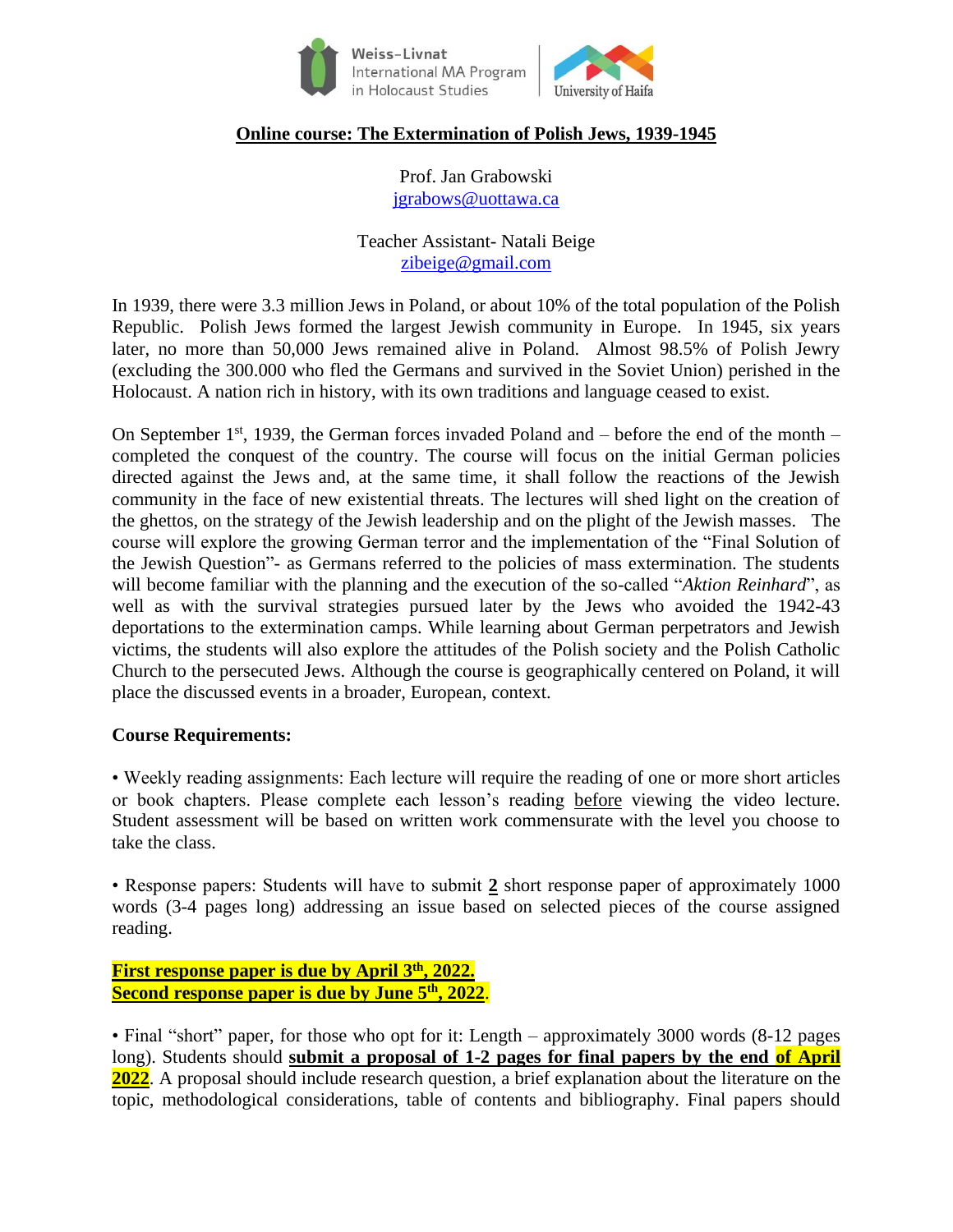follow standard academic practice. Submission deadline for final short papers: One month after the end of the semester, on **July 10 th 2022**.

• Seminar paper, for those who opt for it: Length – approximately 8-9,000 words (25-30 pages) long). Students should submit proposal of approximately 3 pages along the same lines as required for the short final paper, **by the end of May 2022**.

Submission deadline for seminar papers: The start of **the following semester, October, 23th 2022.** 

### **Final Grade:**

2 response papers – 50% -Final short paper 50%

2 response papers – 40% -Final seminar paper 60%

Or a grade based on the 2 response papers.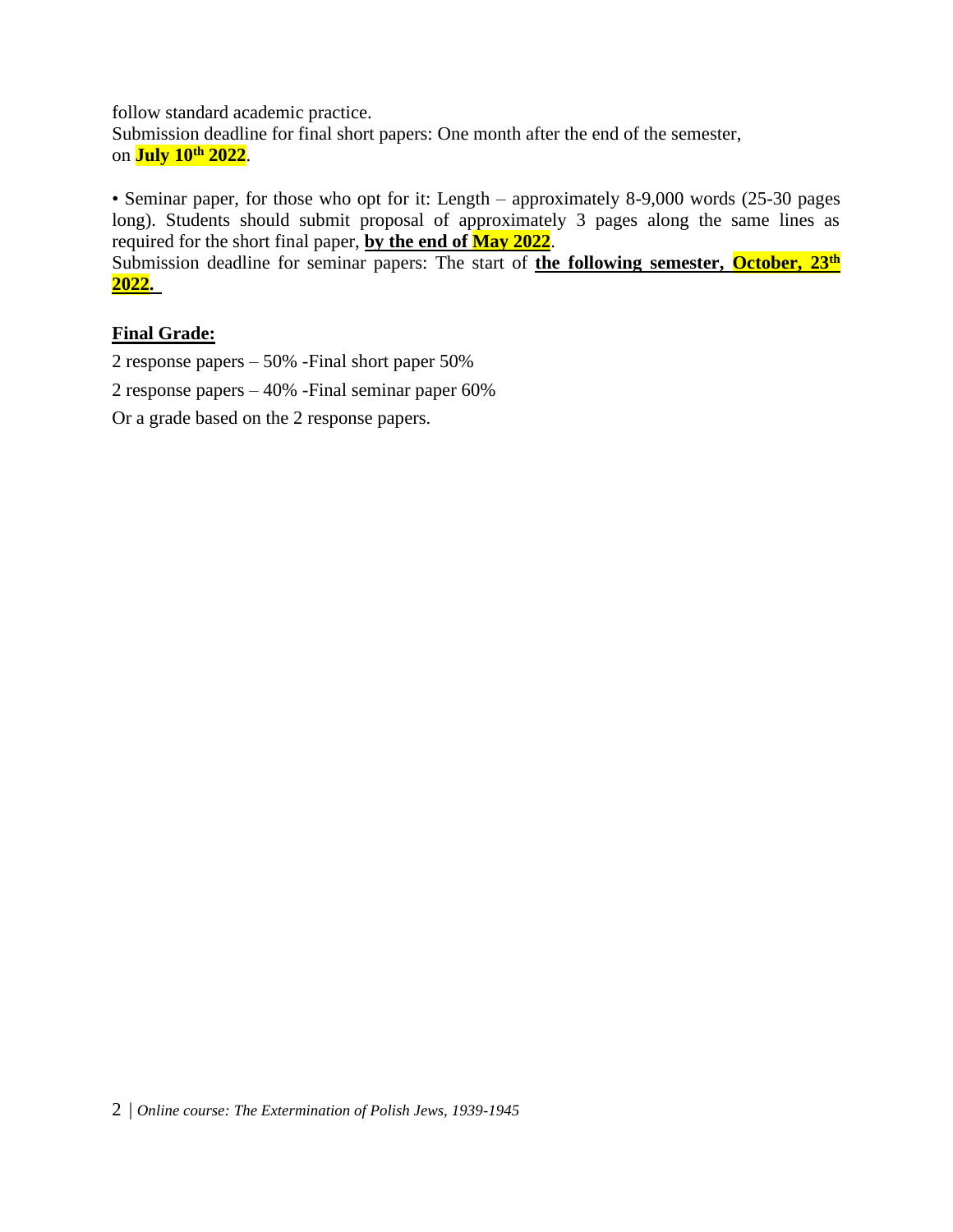#### **Lectures & Readings:**

**Lecture 1**: Polish Jews during the interwar period, 1918-1939. Polish-Jewish Relations during the 1930s. The *Machtübernahme* in Germany and the growth of anti-Semitism in pre-war Europe.

Readings: *William W. Hagen, Before the "Final Solution": Toward a Comparative Analysis of Political Anti-Semitism in Interwar Germany and Poland, in: The Journal of Modern History, Vol. 68, No. 2 (Jun., 1996), pp. 351-381*

*Dariusz Libionka, "Alien, Hostile, Dangerous": The Image of the Jews and the "Jewish Question" in the Polish Catholic Press in the 1930s.*

**Lecture 2**: *Blitzkrieg* in Poland; Polish Jews under the German Occupation in the *Generalgouvernement*. Initial anti-Jewish measures and the creation of the ghettos.

*Readings: Emmanuel Ringelblum, Notes from the Warsaw Ghetto, Dec. 10, 1940 – April 14, 1941. (please, read p. 97-147). New York, Schocken, 1974.*

*The Warsaw Diary of Adam Czerniakow*

**Lecture 3**: Inciting Hate: Anti-Jewish Propaganda: Films, Posters, Books and the Press.

*Readings: Jan Grabowski, "German Anti-Jewish Propaganda in the Generalgouvernement, 1939–1945: Inciting Hate through Posters, Films, and Exhibitions", Holocaust and Genocide Studies 23, no. 3 (Winter 2009): 381–412* 

**Lecture 4**: Jewish life and death in the ghettos: *Judenräte*; Jewish Police, Jewish Self-Help, German administrators and local enablers. Living conditions: rations, smuggling, work details ghettos as "working units".

Readings: *Christopher Browning, The Path to Genocide, chapter 2: "Nazi Ghettoization Policy, 1939-1941", p. 28-56.*

*B. Engelking, J. Leociak, The Warsaw Ghetto. A Guide to the Perished City, Yale University Press, 2008, p. Chapter: The establishment of the Judenrat and its first period in office; p. 139-167.*

**Lecture 5**: The fate of the Polish Jews in the East: Holocaust by bullets: the invasion of the Soviet Union, *Einsatzgruppen*, Ponary. The "communal" genocides: Jedwabne, Radziłów, Wąsocz and the rest. Preparing ground for the "Final Solution" - German Special Courts [*Sondergerichte*] and the Jews.

Readings*: Jan T. Gross – selected parts from "Neighbors".* 

3 | *Online course: The Extermination of Polish Jews, 1939-1945*